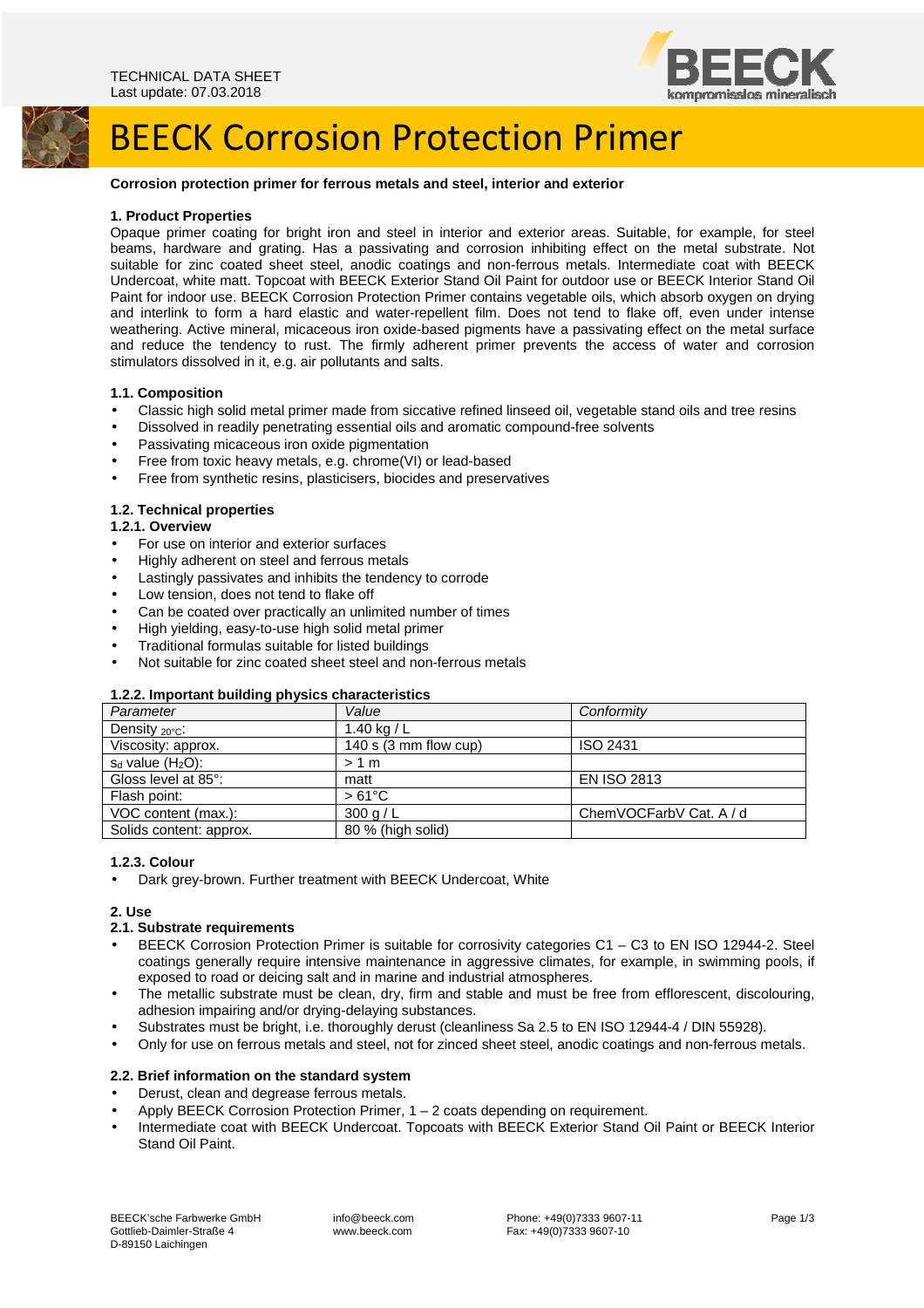



### **2.3. Substrate and preparatory treatment**

# • **Ferrous metals:**

Use BEECK Corrosion Protection Primer only on bright steel. Derust corroded surfaces thoroughly and poredeep by grinding or blast cleaning (cleanliness Sa 2.5 to EN ISO 12944-4 / DIN 55928). Wash off release agents, oily and greasy contaminations thoroughly using BEECK Lacquer Thinner, and rinse with clean lacquer thinner. Carefully remove dust from freshly derusted surfaces, where possible using oil-free compressed air. Protect from film rust and prime on the same day.

Lightly grind the surface of new sheet steel for improved adhesion. Remove rolling grease pore deep with BEECK Lacquer Thinner as described above. Completely remove less adherent, flaking old coatings by grinding, stripping or blast cleaning.

Lightly grind and clean the surface of firmly adhering, firm old oil or alkyd resin-based coatings. If necessary, only derust corroded areas and make good locally with BEECK Corrosion Protection Primer. Then apply a uniform intermediate coat of BEECK Undercoat to the whole surface.

- **Unsuitable substrates** are hot-dip galvanised and zinc-plated steel, aluminium, anodic coatings and nonferrous metals such as copper and brass. Use metal primers suitable for zinced steel and non-ferrous metals, e.g. self-etching zinc primers, and ensure they can be coated over with BEECK Stand Oil Paints by trying out on a test area. Risk of zinc soap formation and spalling, especially on exteriors, therefore an oil-free coating system is advisable here. Structural members and components that are continuously in contact with soil or water, horizontal and exposed to the weather and/or mechanically stressed are also unsuitable.
- **Defective substrates** require a differentiated approach, examine and try out on a test area first.

### **2.4. Application instructions**

### **2.4.1. General information**

Check substrate suitability as described in the EN ISO 12944-2 (see 2.1 and 2.3). Pay particular attention to the metal type, surface finish and tendency to corrode of the respective substrate. Try out on a test area before using on high quality and critical surfaces. Ensure that the product is used by qualified persons.

- Carefully cover surfaces which are not to be treated especially glass, window sills, expansion joints, lacquer, plastics and hardware – and protect them from splashes.
- Provide personal protective equipment.
- Before use, carefully stir BEECK Corrosion Protection Primer to the bottom of the container: Micaceous iron oxide pigments tend to settle.
- Do not use in wet conditions, if there is a risk of frost, on hot surfaces or in the blazing sun.
- Minimum application temperature: +8°C. Ensure ventilation and heat (room ambient temperature), handle fresh coatings carefully. Drying time per coat: in normal climate is ready to coat over after at least 24 hours. Protect fresh exterior coatings from the rain; hang up scaffolding sheeting in front of the surface worked on.

### **2.4.2. Use in the system**

Apply BEECK Corrosion Protection Primer with a round brush, flat brush, painting roller or a spraying method (low-pressure, high-pressure, air-mix).

- Apply thin coats, smoothly, seamlessly and uniformly.
- Avoid excessive coat thicknesses, spread out well including on rough substrates.
- If necessary, thin with up to 3 % BEECK Lacquer Thinner, especially on porous and rough substrates and if using a spray coating method.
- 1 2 coats as required, e.g. on textured or large-pored substrates. Ensure good edge cover.
- Leave for at least 24 hours before painting over. In case of dust inclusions and a long time before the following coat (> 1 week), finely grind the surface first before coating.
- Also avoid excessive coat thicknesses if using spray coating method; carefully spread excess material on the surface with a brush. Do not allow any "lakes" fat edges or runs and sags to dry on the surface, especially on horizontal surfaces and in recesses. A sample application is advisable.
- Note the risk of auto-ignition in extractor filter mats in case of oily overspray.

### **3. Application Rate and Container Sizes**

The application rate, i.e. the quantity required for smooth, sheet steel is approx. 0.08 L BEECK Corrosion Protection Primer per m<sup>2</sup> and pass. Determine additional application rate on profiled and rough substrates by trying out on a sample area. Container sizes: 0.25 L / 0.75 L / 3 L

# **4. Cleaning**

Use BEECK Lacquer Thinner to thoroughly clean equipment, tools and soiled clothing immediately after use.

 info@beeck.com www.beeck.com